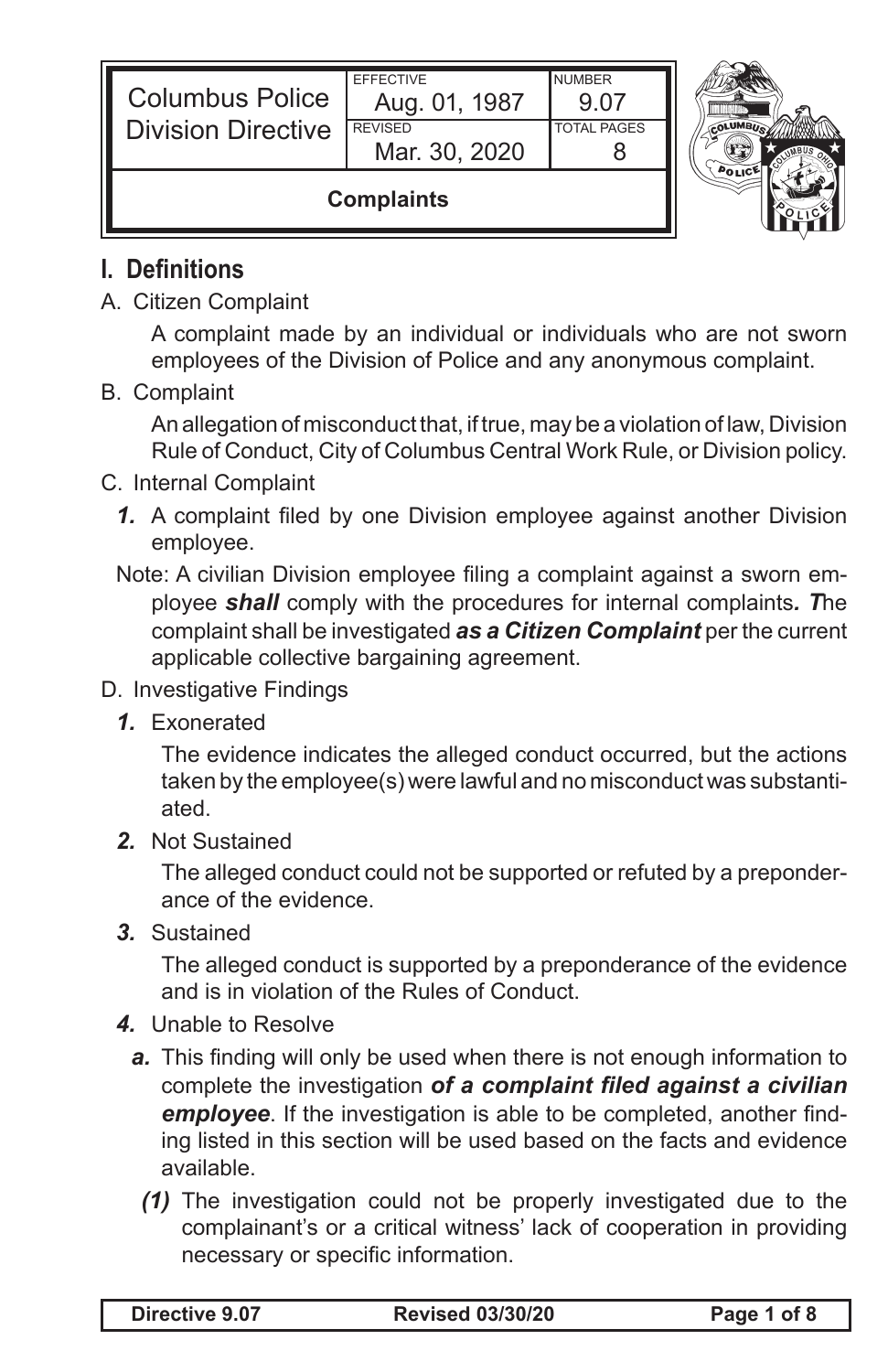- *(2)* The investigation could not be completed because the involved *civil*ian employee was unavailable or unwilling to submit to a necessary interview.
- *5.* Unfounded

The alleged conduct is refuted by a preponderance of the evidence.

- *6.* Withdrawn
	- *a.* The complainant retracted the allegation(s) through either a verbal or written statement.
	- Note: The complaint package must include the signature of the complainant indicating a desire to have the complaint withdrawn, or the withdrawal must have been recorded and such recording shall be available in the Internal Affairs Bureau (IAB).
- E. Preponderance of the Evidence

The greater weight of the convincing evidence which outweighs or overbalances in one's mind the opposing evidence. Simply put, more likely than not.

## **II. Policy Statements**

- A. Citizen complaints concerning the Division or its personnel shall be forwarded to IAB and investigated within the time constraints and parameters outlined in the appropriate collective bargaining agreement.
	- 1. A complaint filed by a civilian Division employee alleging a violation of policy prohibiting discrimination in the workplace by sworn personnel shall be exempt from the 90-day requirement as outlined in the appropriate collective bargaining agreement.
- B. Internal complaints made against personnel more than 90 days after the alleged incident will not be investigated unless approved by the accused employee's deputy chief.
- C. The Chief of Police may approve an alternate investigation and review process.
- D. Counter or retaliatory allegations raised by Division personnel under investigation shall be scrutinized for timeliness and credibility and may result in discipline if warranted.
- E. The standard of proof for determining the investigative finding of an allegation shall be a preponderance of the evidence.
- F. Every effort should be made to ensure prompt and courteous action when responding to allegations of misconduct made against any employee of the Division of Police.
- G. IAB investigators shall conduct:
	- 1. Citizen complaint investigations, except those which are forwarded to other bureaus for investigation at the direction of the IAB Commander.
	- 2. Internal investigations involving either administrative or criminal allegations when requested by a deputy chief or designee.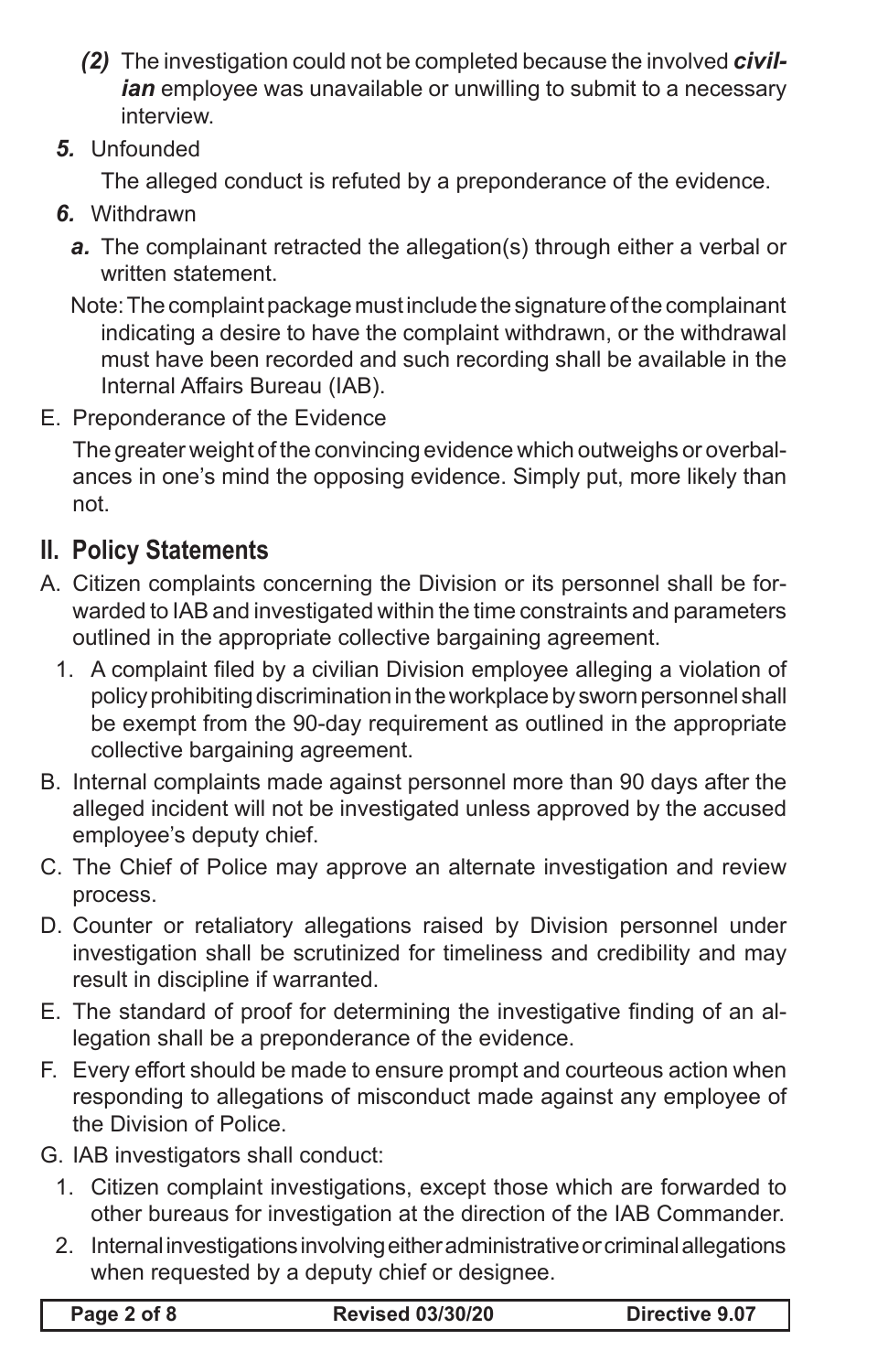- 3. Administrative investigations with other agencies, if appropriate.
- 4. Sexual harassment and discrimination complaints.
- Note: If the complaint involves civilian personnel, refer to the procedures outlined in the "Equal Employment Opportunity, Discrimination/ Harassment, and American with Disabilities Act" directive.
- 5. Equal Employment Opportunity (EEO) complaint investigations.
- Note: If the complaint involves civilian personnel, refer to the procedures outlined in the "Equal Employment Opportunity, Discrimination/ Harassment, and American with Disabilities Act" directive.
- 6. Citizen complaint investigations involving allegations of a criminal offense. The actual criminal investigation may be assigned to a specialized unit.
- 7. Investigations at the direction of the Chief of Police.
- H. Corrective action shall be taken for all substantiated complaints in accordance with the applicable collective bargaining agreement and the "Discipline/Corrective Action" directive.
- I. A focus employee's bureau commander/manager or higher who wishes to return an IAB investigation to IAB for further investigation shall consult with the IAB commander and discuss the additional information requested.
	- 1. The chain of command shall not conduct a concurrent and/or any further investigation of any IAB investigation.
	- 2. Any subsequent investigation must still comply with the timelines outlined in the appropriate collective bargaining agreement.
- J. Minor policy violations (that historically result in counseling or the first step in formal discipline) that do not have a nexus to the original complaint shall be addressed and handled appropriately by the chain of command. Policy violations having a nexus to the original complaint shall be investigated by IAB.
- K. The guilt or innocence of a person charged with an offense by an officer is a matter for a court of law and will not be the basis of a complaint against a Division employee.
- L. The commander shall make the final determination on Level 1 complaints, and a deputy chief shall make the final determination on Level 2 and 3 complaints and the filing of false complaint charges.

## **III. Procedures**

- A. Citizen Complaints
	- 1. Division Personnel
		- a. Transfer or refer phone calls to:
			- (1) The Citizen Complaint Phone Line, answered by the IAB Administrative Sergeant between 6 a.m. and 10 p.m.
			- (2) The Headquarters Operations Sergeant between 10 p.m. and 6 a.m. or when no IAB Duty Sergeant is available.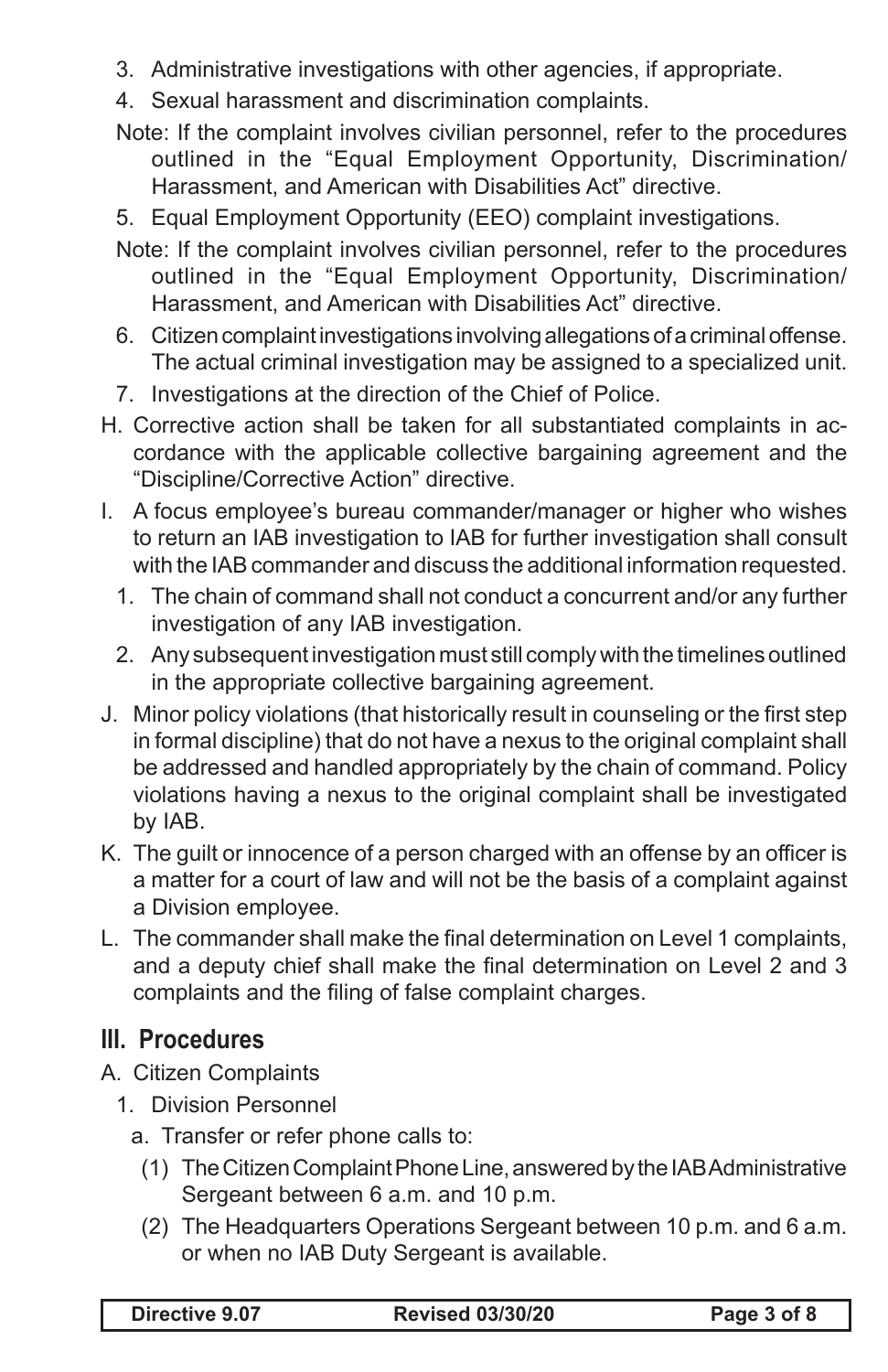- b. Print your name, badge number, assignment, and the date received on a separate piece of paper and send it with any written correspondence, including anonymous complaints, to IAB.
- (1) Fax a copy of the document(s) to IAB and/or notify the IAB Administrative Sergeant by phone.
- (2) Forward the original document(s) and associated materials to IAB.
- c. Forward email complaints to IAB via IABDeskSgt@columbuspolice.org.
- d. Refer in-person complainants either to the IAB Administrative Sergeant between 6 a.m. and 10 p.m. or the Headquarters Operations Sergeant between 10 p.m. and 6 a.m.
- e. Refer any person insisting on immediately filing a complaint to a Division sergeant or lieutenant, who will complete or allow the citizen to complete a Citizen Complaint, form A-8. Do not require complainants to call, write, or appear in person if they choose not to.
- 2. Headquarters Operations Sergeant
	- a. All in-person contacts and calls, except those involving compliments, will be recorded on an IAB Citizen Contact Form, A-2. Forward the form to IAB via both email (IABDeskSgt@columbuspolice.org) and inter-office mail.
	- b. Make a determination as to whether the complainant has a complaint as defined by Division policy.
	- (1) If the complaint does not allege an obvious violation of law or Division rules or policies and the complainant is agreeable, refer the matter for follow-up by the appropriate Division supervisor.
	- c. Advise the complainant that someone from IAB will contact him or her about the citizen complaint process. If the complainant appears in person, provide a copy of the Citizen Complaint System pamphlet, form U-10.168.
	- d. Determine if an immediate response to the scene of the incident or the complainant's location is necessary to start the investigation and/ or collect evidence or witness information.
		- (1) If so, notify the appropriate supervisor.
		- (2) When warranted, notify the IAB Commander and any on-duty IAB Lieutenant concerning any unusual circumstances.
	- e. Contact an IAB Lieutenant and/or the IAB Commander regarding complaints involving serious or criminal misconduct requiring immediate attention.
- 3. IAB Supervisors
	- a. Follow the procedures for Citizen Complaints in the IAB SOP manual.
	- b. When the investigation is complete and after considering the definitions, make a recommendation to the chain of command as to the disposition of each allegation from the investigative findings in Section I,D.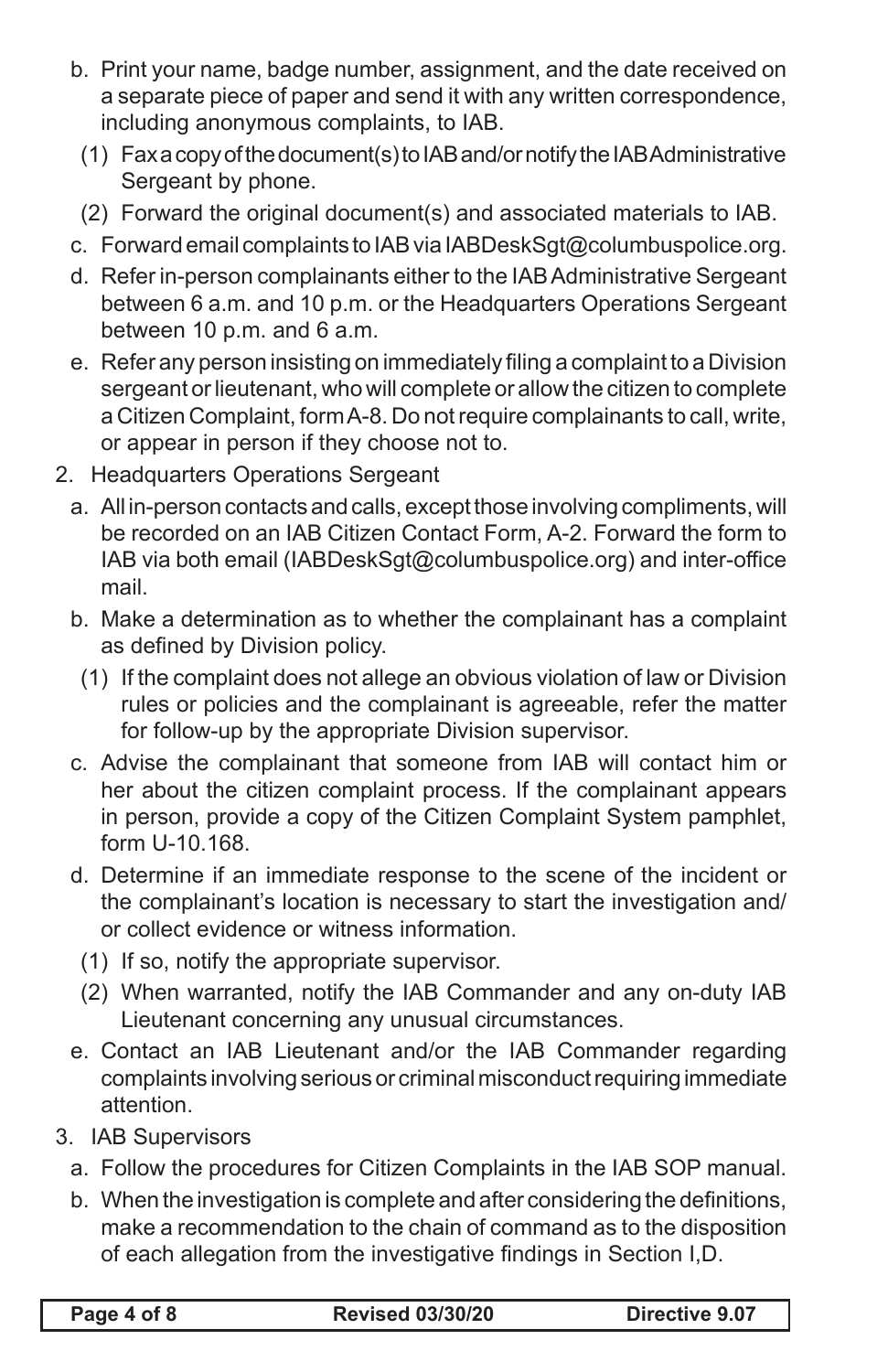- c. Explain the facts that justify all recommendations for each allegation.
- d. For complaints involving AFSCME or CWA personnel, attach a City Summary of Investigation form for each allegation.
- B. Internal Complaints
	- 1. Complainant
		- a. Forward a detailed letter of the alleged misconduct through your chain of command. If necessary, request permission to contact the next in command when the complaint is against a supervisor in your chain of command.
		- b. If the complaint is of a contractual nature, use the grievance process outlined in the appropriate collective bargaining agreement.
		- c. If the complaint involves an EEO violation, refer to the "Equal Employment Opportunity, Discrimination/Harassment, and Americans with Disabilities Act" directive.
	- 2. Chain of Command Supervisor
		- a. Forward internal complaints alleging criminal or serious misconduct through the chain of command to the involved deputy chief. Contact IAB if the complaint requires immediate attention.
		- b. Investigate internal complaints alleging minor misconduct following the guidelines established in the "Administrative Investigation" section of the Supervisor's Manual. When appropriate, take positive corrective/ disciplinary action and forward the completed investigation through the chain of command.
	- 3. IAB Supervisors
		- a. Follow the IAB SOP manual regarding internal complaints forwarded for investigation.
- C. Completed Investigations
	- 1. Chain of Command
		- a. Review the completed investigative package and relevant video if included.
		- b. Provide any additional pertinent or mitigating information.
		- c. Recommend the removal of an employee's name if necessary and appropriate.
		- d. Recommend the addition of any appropriate new allegations of misconduct which are not based on the original complaint and the appropriate finding.
		- e. Recommend a finding for each allegation consistent with the evidence and the appropriate discipline or corrective action when there is evidence of misconduct.
		- Note: Clearly inappropriate recommendations regarding findings and discipline may subject the supervisor to discipline.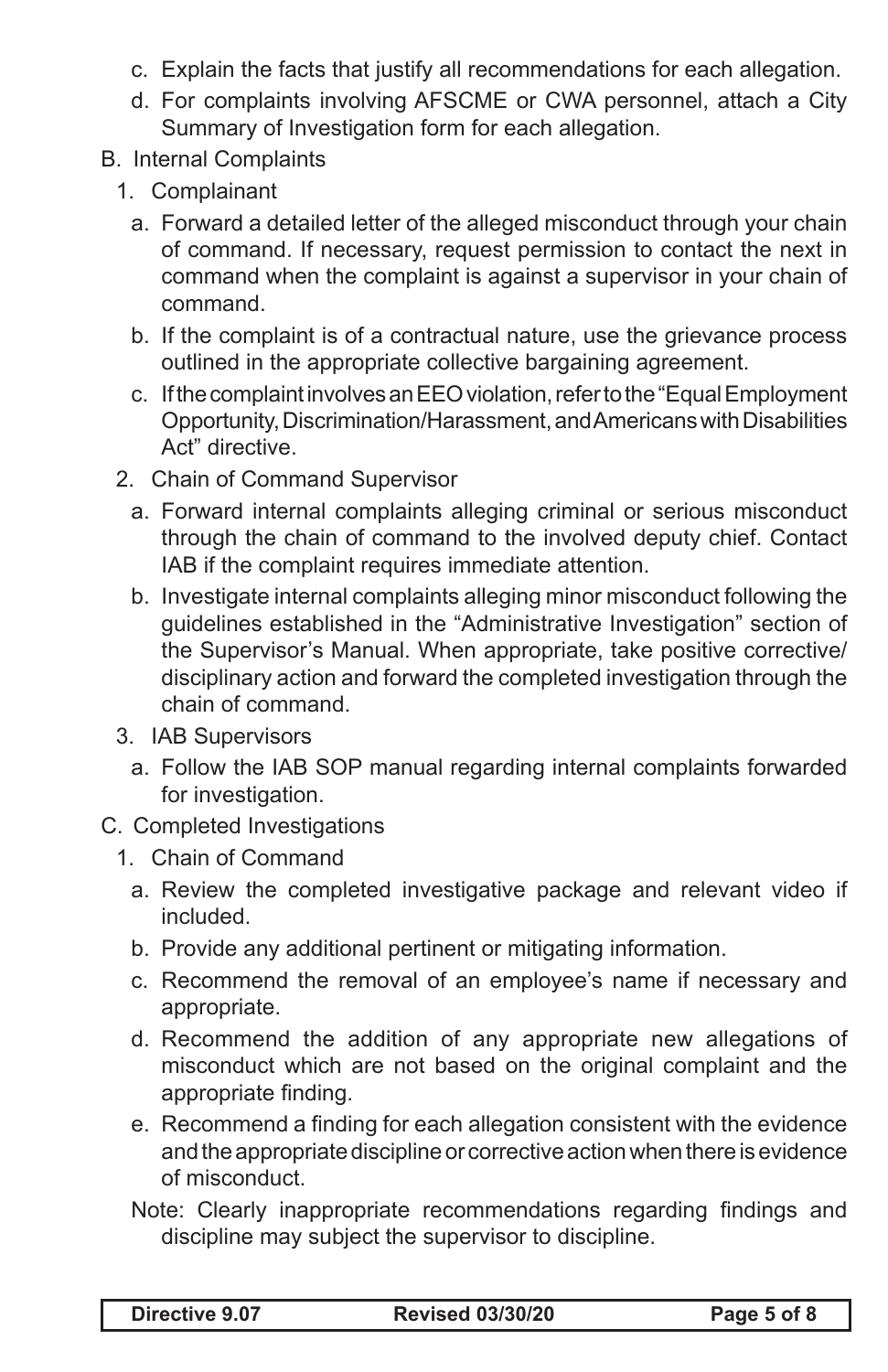- f. Forward the investigative package through the chain of command to the commander or deputy chief. Include the specific Rule(s) of Conduct, City of Columbus Central Work Rule(s), or Division Directive(s) violated and recommendations for corrective action for each sustained allegation. If a documented constructive counseling or written reprimand is recommended, prepare a draft copy of the Disciplinary Action, form A-17, and send it with the investigative package for future issuance if approved by the chain of command.
- 2. Commander or Deputy Chief
	- a. Review the investigative package and make a finding for each allegation, including appropriate positive corrective/disciplinary action, unless otherwise directed by the Chief of Police.
	- Note: For complaints involving AFSCME or CWA personnel, provide the City Summary of Investigation form(s) to the appropriate union by the timeline listed in the appropriate collective bargaining agreement.
	- b. Send the completed investigative package as follows:
		- (1) If no discipline is being issued, forward to IAB for documentation, filing, and notification to the involved Division personnel.
		- (2) If discipline is being issued, forward through the chain of command for review and follow-through.
	- c. If appealed, provide a written response to appellants of the investigative findings.
- 3. Immediate Supervisor
	- a. Upon determination by the commander or deputy chief regarding the allegation(s), issue discipline and forward the investigative package to the Human Resources Bureau.
- 4. Human Resources Bureau
	- a. Remove original disciplinary documentation from the investigative package, enter it into the Discipline Tracking System, and maintain the disciplinary documentation in accordance with the appropriate collective bargaining agreement.
	- b. Forward the remainder of the investigative package to IAB for filing.
- D. False Complaints Filed Against Sworn Division Personnel
	- 1. Investigating Supervisor
		- a. Determine whether there is probable cause that the complainant knowingly made a false complaint of misconduct. The investigator shall include the basis for the probable cause in the complaint investigation.
		- b. Conduct an in-person recorded interview with the complainant alleging the false complaint and attach the recording and transcript to the investigative package.
		- c. Provide known exculpatory or mitigating information relative to the complainant's culpability and/or mental competence.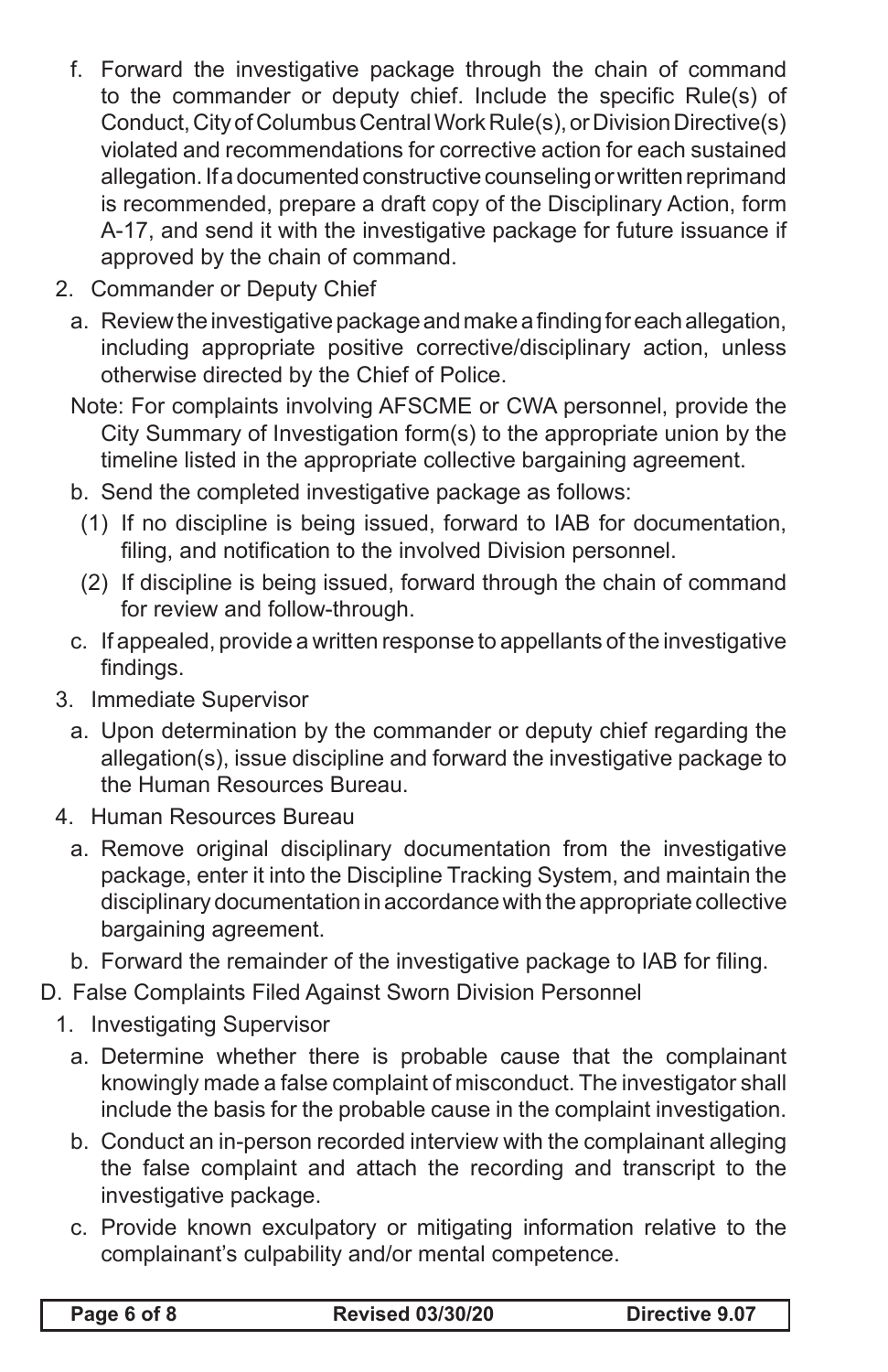- d. If approved by a deputy chief, complete the appropriate paperwork to file a summons on the complainant for filing a false complaint and notify the involved officer.
- e. Appear in court with all related evidence as necessary.
- 2. Deputy Chief
	- a. Review the investigation and determine if probable cause exists to file a criminal charge.
	- b. If probable cause exists, determine whether the involved officer(s) wishes to pursue criminal charges.
	- c. Consult with the Legal Advisor and determine if the charge should be filed.
	- d. Notify the investigating supervisor and the involved officer of the decision.
- 3. Involved Officer
	- a. If criminal charges are filed by the Division, appear in court as necessary.
	- b. If charges will not be filed by the Division and you intend to proceed independently through the Prosecutor's Office, notify your chain of command and the Legal Advisor's Office of your decision and keep them updated on all court actions regarding the case.
- E. False Complaints Filed Against Civilian Division Personnel
	- 1. Investigating IAB Supervisor
		- a. Determine whether there is probable cause that the complainant knowingly made a false statement to Division personnel. The investigator shall include the basis for the probable cause in the complaint investigation.
		- b. Conduct an in-person recorded interview with the complainant alleging the false complaint and attach the recording and transcript to the investigative package.
		- c. Provide known exculpatory or mitigating information relative to the complainant's culpability and/or mental competence.
		- d. If approved by a deputy chief, complete the appropriate paperwork to file a summons on the complainant for filing a false complaint and notify the involved civilian employee.
		- e. Appear in court with all related evidence as necessary.
	- 2. Deputy Chief
		- a. Review the investigation and determine if probable cause exists.
		- b. If probable cause exists, determine whether the involved civilian employee(s) wishes to pursue criminal charges.
		- Note: The civilian employee may not be the victim, but rather it may be the employee to whom the person made the false statement depending on the nature of the false statement.